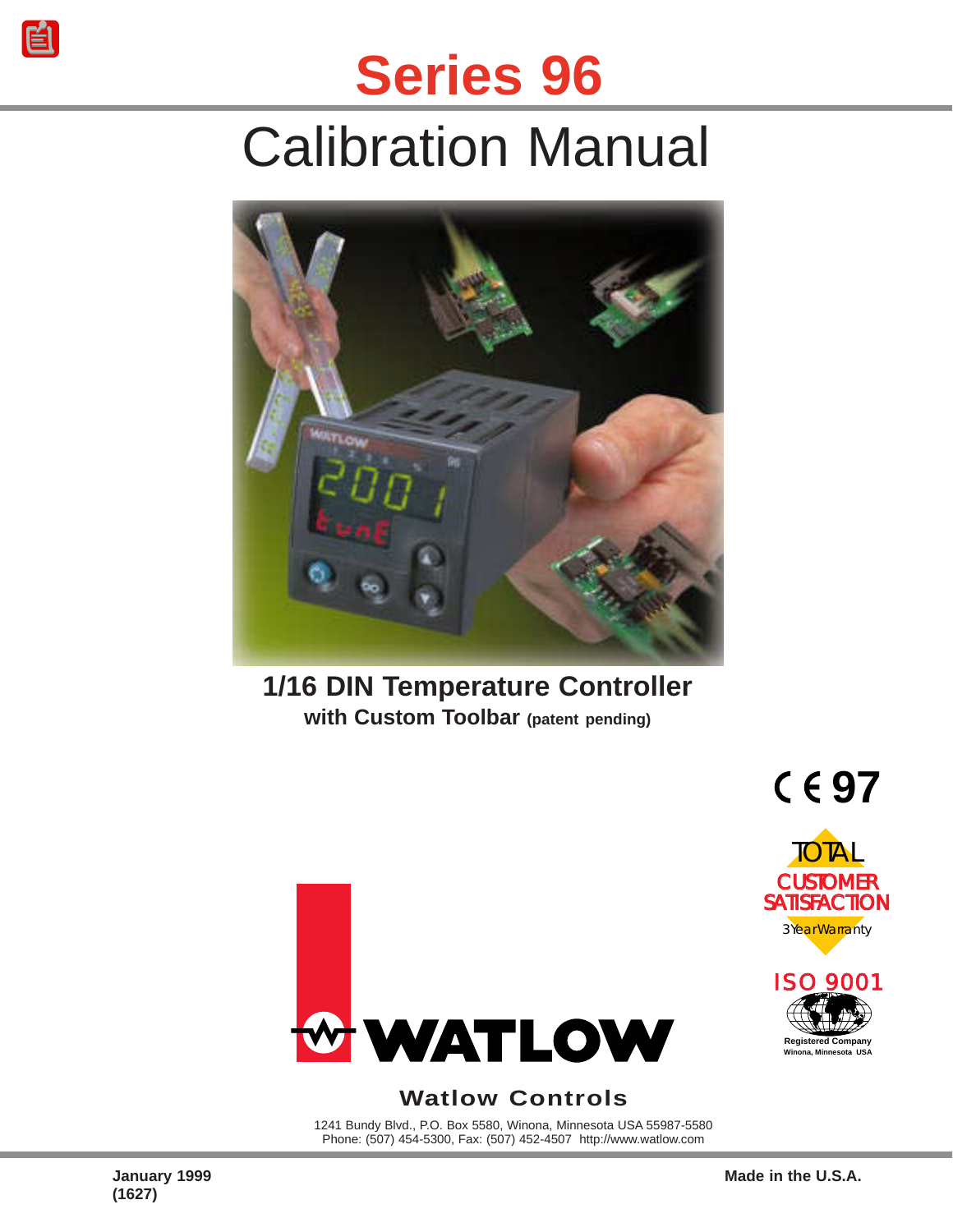## **Table of Contents**

## **Technical Assistance**

If you encounter a problem with your Watlow controller, see the Troubleshooting Table in the Appendix of the Series 96 User's Manual and review all of your configuration information to verify that your selections are consistent with your application: inputs; outputs; alarms; limits; etc. If the problem persists after checking the above, you can get technical assistance from your local Watlow representative, or by dialing (507) 454-5300, ext. 1111.

An applications engineer will discuss your application with you.

Please have the following information available when calling:

- Complete model number All configuration information
- User's Manual Diagnostic menu readings

## **Your Feedback**

Your comments or suggestions on this manual are welcome. Please send them to: Technical Writer, Watlow Controls, 1241 Bundy Blvd., P.O. Box 5580, Winona, MN 55987-5580; phone: (507) 454-5300; fax: (507) 452-4507. The Series 96 Calibration Manual is copyrighted by Watlow Winona, Inc., © January 1999, with all rights reserved. (1627)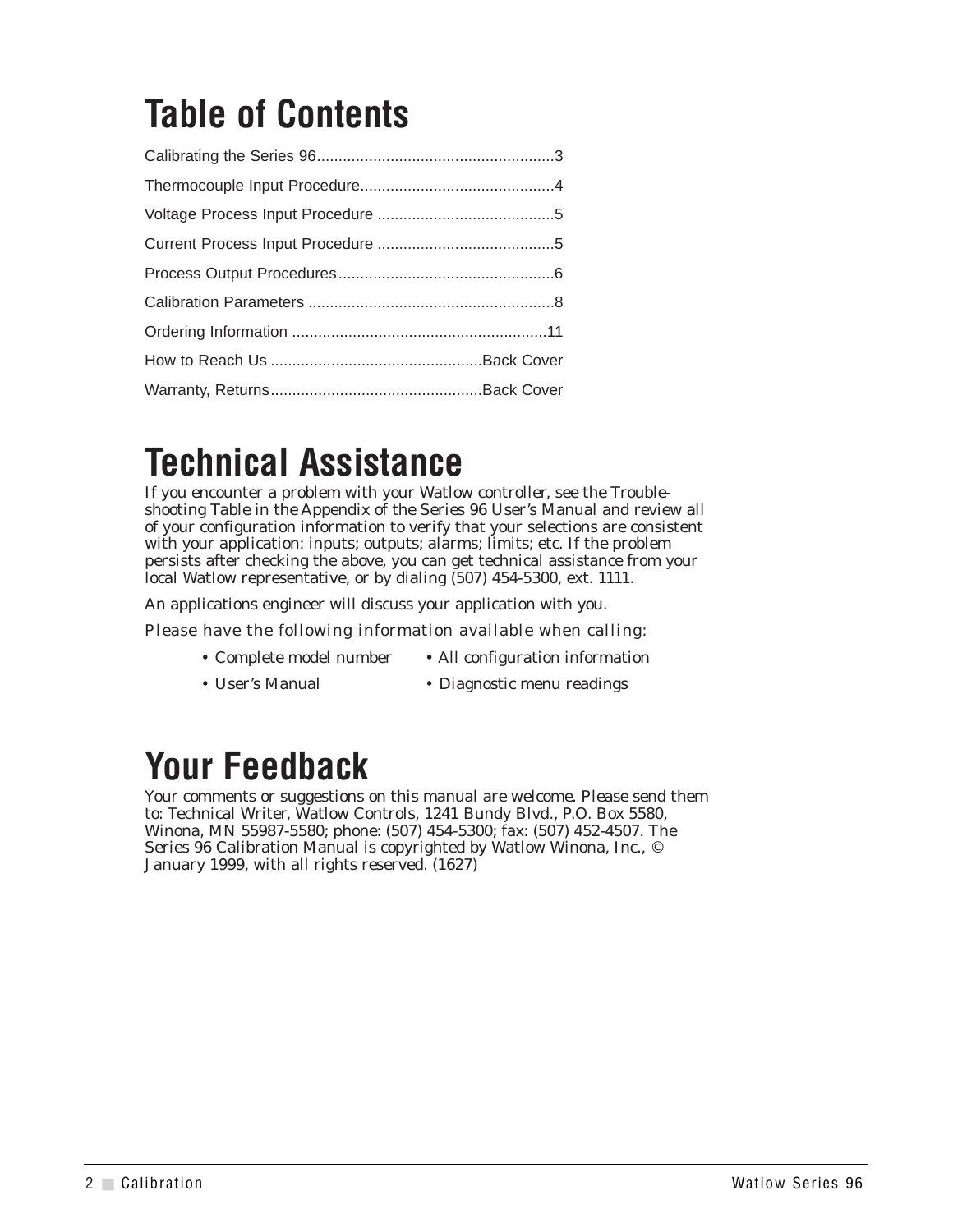## <span id="page-2-0"></span>**Calibrating the Series 96**

Warm up the unit (20 minutes). To enter a calibration menu, enter the Factory Page by holding down the  $\odot$  and  $\odot$  keys for six seconds. Once in the Factory Page  $\sqrt{F_{c}F_{g}}$  use the Up-arrow  $\odot$  or Down-arrow  $\odot$  Key to select a menu. The last three menus on the Factory Page are Calibration 1 Menu  $\epsilon$  in 1, Calibration 2 Menu  $\epsilon$  in  $\epsilon$  and Process Output Calibration Menu  $\epsilon$  out.

You can restore the original factory calibration with Restore Factory Calibration  $\lceil \frac{c}{\zeta} \rceil$ (Calibration 1 Menu) or revert to the default parameter range selections with Default Settings  $\overline{dFLE}$  (Calibration 1 Menu).



**Figure 3 – The Calibration Menus.**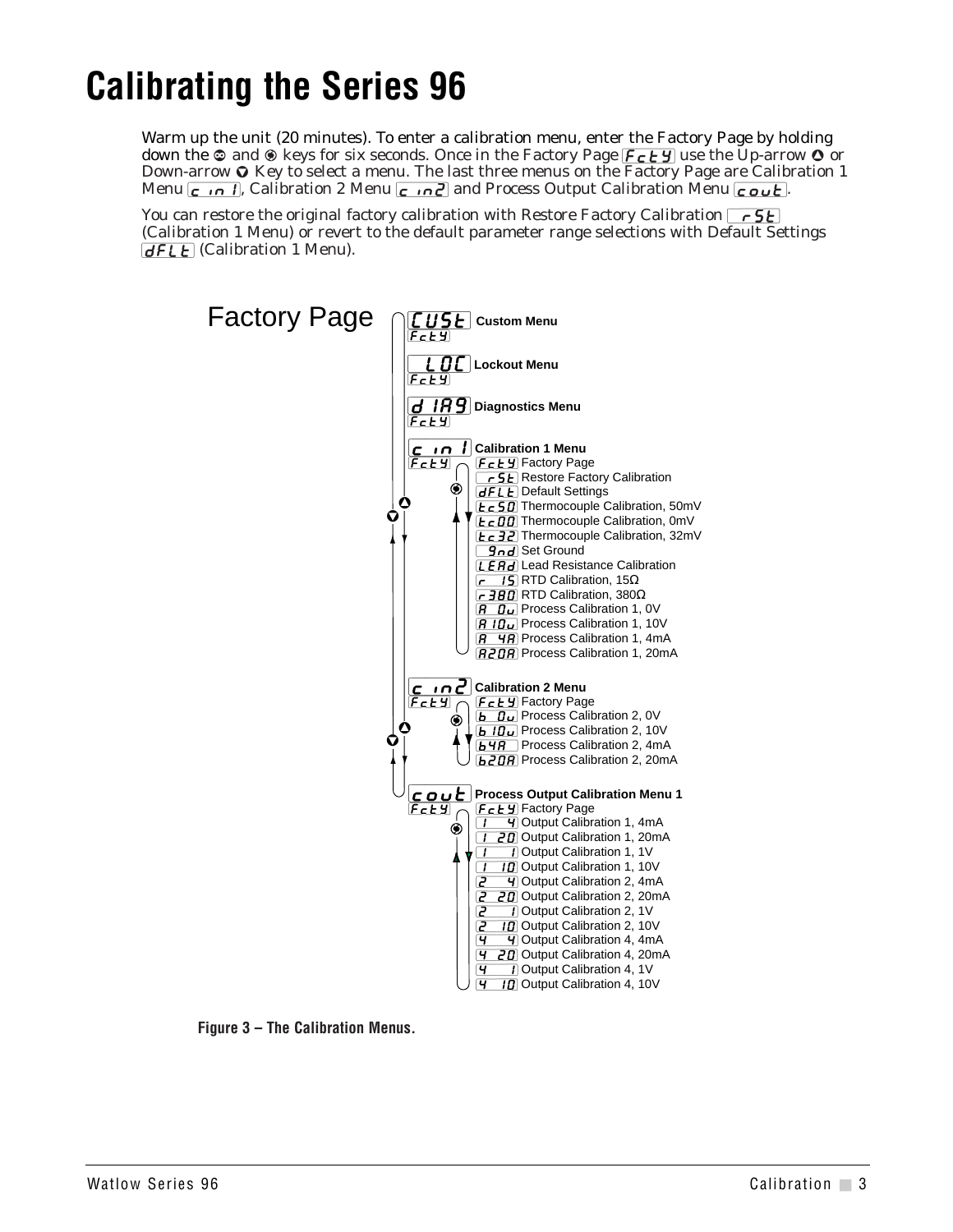### <span id="page-3-0"></span>**Thermocouple Input Procedure**

#### **Equipment**

- Type J reference compensator with reference junction at  $32^{\circ}F/0^{\circ}C$ , or type J thermocouple calibrator to 32°F/0°C.
- Precision millivolt source, 0 to 50mV minimum range, 0.002mV resolution.

#### **Input 1 Setup and Calibration**

- 1. Connect the correct power supply to terminals 8 and 9 (see Series 96 User's Manual).
- 2. Connect the millivolt source to terminals  $6$  (-) and  $7$  (+) with copper wire.
- 3. Enter 50.000mV from the millivolt source. Allow at least 10 seconds to stabilize. Set Thermocouple Calibration, 50mV  $\sqrt{c_5}$  (Calibration 1 Menu) to  $\sqrt{y_5}$ . Press the Advance Key  $\circledast$  to store 50.000mV input and move to the next prompt.
- 4. Enter 0.000mV from the millivolt source. Allow at least 10 seconds to stabilize. Set Thermocouple Calibration,  $0mV$   $\epsilon$   $\epsilon$  00 (Calibration 1 Menu) to  $\epsilon$  9 $\epsilon$ 5. Press the Advance Key  $\circledast$  to store 0.000mV input and move to the next prompt.
- 5. Disconnect the millivolt source and connect the reference compensator or thermocouple calibrator to terminals  $6$  (-) and  $7$  (+). With type J thermocouple wire, if using a compensator, turn it on and short the input wires. When using a type J calibrator, set it to simulate 32°F/0°C. Allow 10 seconds for the controller to stabilize. Set Thermocouple Calibration,  $32^{\circ}$  [ $\epsilon$   $\tau$   $\bar{z}$ ] (Calibration 1 Menu) to  $\bar{z}$   $\bar{z}$  Press the Advance Key  $\circledast$  to store type J thermocouple calibration and move to the next prompt.
- 6. Rewire for operation and verify calibration.

### **RTD Input Procedure**

#### **Equipment Required**

1kΩ decade box with  $0.01Ω$  resolution.

#### **Input 1 Setup and Calibration**

- 1. Connect the correct power supply to terminals 8 and 9 (see Series 96 User's Manual).
- 2. Short terminals 5, 6 and 7 together with less than 0.1 $\Omega$ . Set Ground  $\boxed{9 \circ d}$ (Calibration 1 Menu) to  $\sqrt{y \epsilon}$ . Press the Advance Key  $\circledast$  to store ground input and move to the next prompt.
- 3. Short terminals 5 and 7 together with less than 0.5Ω. Set Lead Resistance Calibration **[LEAd]** (Calibration 1 Menu) to  $\overline{YES}$ . Press the Advance Key  $\circledast$  to store the lead resistance and move to the next prompt.
- 4. Connect the decade box to terminals 5 (S2), 6 (S3) and 7 (S1), with 20- to 24-gauge wire.
- 5. Enter 15.00Ω from the decade box. Allow at least 10 seconds to stabilize. Set RTD Calibration, 15Ω  $\boxed{r-15}$  (Calibration 1 Menu) to  $\boxed{95}$ . Press the Advance Key  $\circledast$  to store the  $15.00\Omega$  input and move to the next prompt.
- 6. Enter 380.00Ω from the decade box. Allow at least 10 seconds to stabilize. Set RTD Calibration, 380Ω  $\lceil r \rceil$   $\lceil$   $\lceil$   $\lceil$   $\lceil$   $\lceil$   $\lceil$   $\lceil$   $\lceil$   $\lceil$   $\lceil$   $\lceil$   $\lceil$   $\lceil$   $\lceil$   $\lceil$   $\lceil$   $\lceil$   $\lceil$   $\lceil$   $\lceil$   $\lceil$   $\lceil$   $\lceil$   $\lceil$   $\lceil$   $\lceil$   $\lceil$   $\lceil$   $\lceil$   $\lceil$   $\lceil$   $\lceil$  store the 380.00Ω input and move to the next prompt.
- 7. Rewire for operation and verify calibration.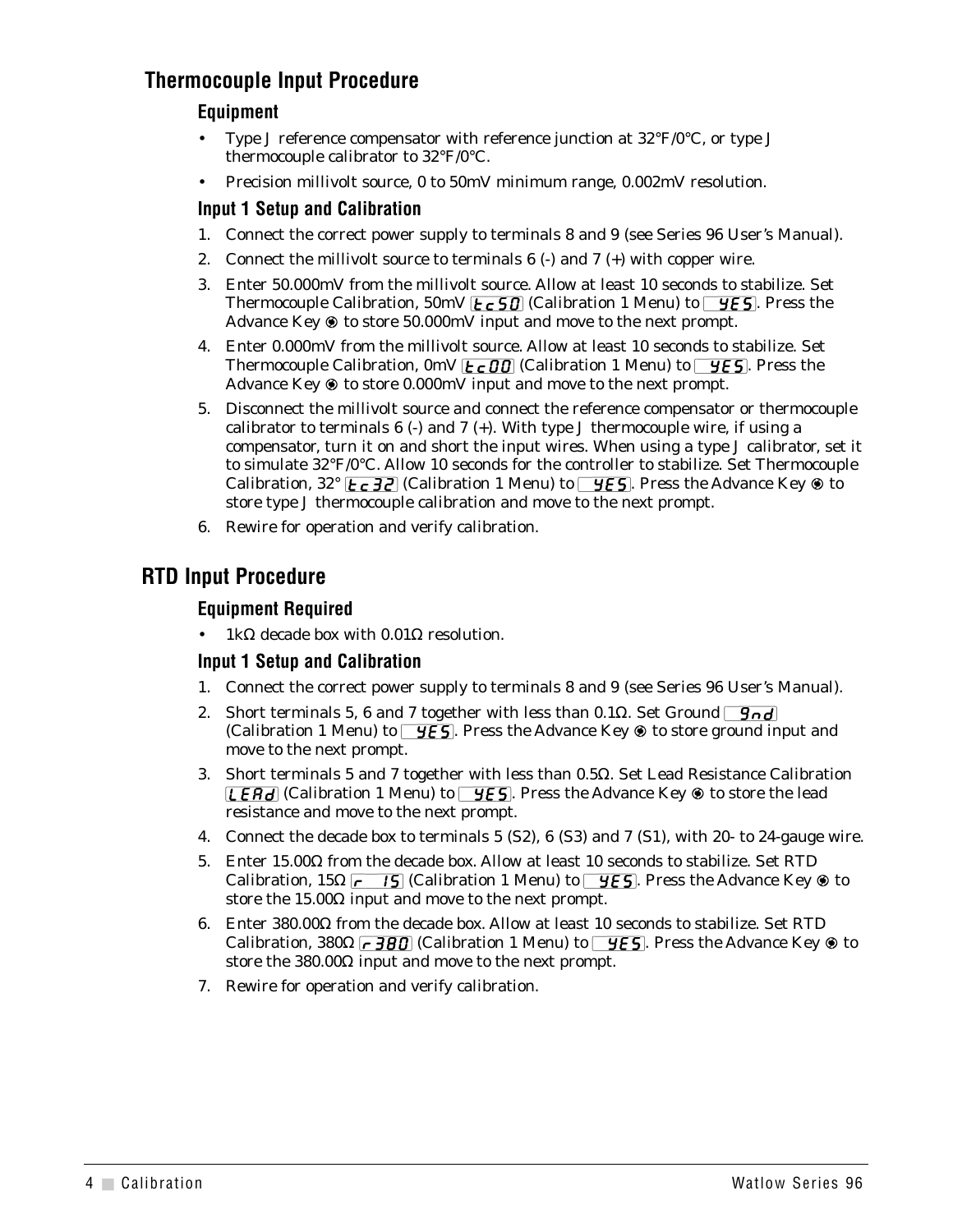### <span id="page-4-0"></span>**Voltage Process Input Procedure**

#### **Equipment**

• Precision voltage source, 0 to 10V minimum range, with 0.001V resolution.

#### **Input 1 and 2 Setup and Calibration**

1. Connect the correct power supply to terminals 8 and 9 (see Series 96 User's Manual). Input 1

- 2. Connect the voltage source to terminals  $4 (+)$  and  $6 (-)$  of the controller.
- 3. Enter 0.00V from the voltage source to the controller. Allow at least 10 seconds to stabilize. Set Process Calibration 1, 0V  $\overline{R}$   $\overline{O}_U$  (Calibration 1 Menu) to  $\overline{YES}$ . Press the Advance Key  $\circledast$  to store the 0.00V input and move to the next prompt.
- 4. Enter 10.00V from the voltage source to the controller. Allow at least 10 seconds to stabilize. Set Process Calibration 1, 10V  $\overline{H}$  10u (Calibration 1 Menu) to  $\overline{V}$ ES. Press the Advance Key  $\circledast$  to store the 10.00V input and move to the next prompt.

Input 2

- 5. Connect the voltage source to terminals 1 (-) and 3 (+) of the controller.
- 6. Enter 0.00V from the voltage source to the controller. Allow at least 10 seconds to stabilize. Set Process Calibration 2,  $0V_b\bar{b}$   $\bar{u}$  (Calibration 2 Menu) to  $\bar{y}$ ES. Press the Advance Key  $\circledast$  to store the 0.00V input and move to the next prompt.
- 7. Enter 10.00V from the voltage source to the controller. Allow at least 10 seconds to stabilize. Set Process Calibration 2, 10V  $\overline{b}$  if  $\overline{u}$  (Calibration 2 Menu) to  $\overline{y}$ ES. Press the Advance Key  $\circledast$  to store the 10.00V input and move to the next prompt.
- 8. Rewire for operation and verify calibration.

#### **Current Process Input Procedure**

#### **Equipment**

• Precision current source, 0 to 20mA range, with 0.01mA resolution.

#### **Input 1 and 2 Setup and Calibration**

1. Connect the correct power supply to terminals 8 and 9 (see Series 96 User's Manual).

Input 1

- 2. Connect the current source to terminals 5 (+) and 6 (-).
- 3. Enter 4.00mA from the current source to the controller. Allow at least 10 seconds to stabilize. Set Process Calibration 1,  $4mA$   $\overline{A}$   $\overline{A}$  (Calibration 1 Menu) to  $\overline{YES}$ . Press the Advance Key  $\circledast$  to store the 4mA input and move to the next prompt.
- 4. Enter 20.00mA from the current source to the controller. Allow at least 10 seconds to stabilize. Set Process Calibration 1, 20mA  $\sqrt{BZ\overline{B}}$  (Calibration 1 Menu) to  $\sqrt{YES}$ . Press the Advance Key  $\circledast$  to store the 20mA input and move to the next prompt.

Input 2

- 5. Connect the current source to terminals 1 (-) and 2 (+).
- 6. Enter 4.00mA from the current source to the controller. Allow at least 10 seconds to stabilize. Set Process Calibration 2, 4mA  $\sqrt{b\ 4A}$  (Calibration 2 Menu) to  $\sqrt{yES}$ . Press the Advance Key  $\circledast$  to store the 4mA input and move to the next prompt.
- 7. Enter 20.00mA from the current source to the controller. Allow at least 10 seconds to stabilize. Set Process Calibration 2,  $20mA$   $b$   $\overline{PB}$  (Calibration 2 Menu) to  $\overline{Y}$   $\overline{F}$ . Press the Advance Key  $\circledast$  to store the 20mA input and move to the next prompt.
- 8. Rewire for operation and verify calibration.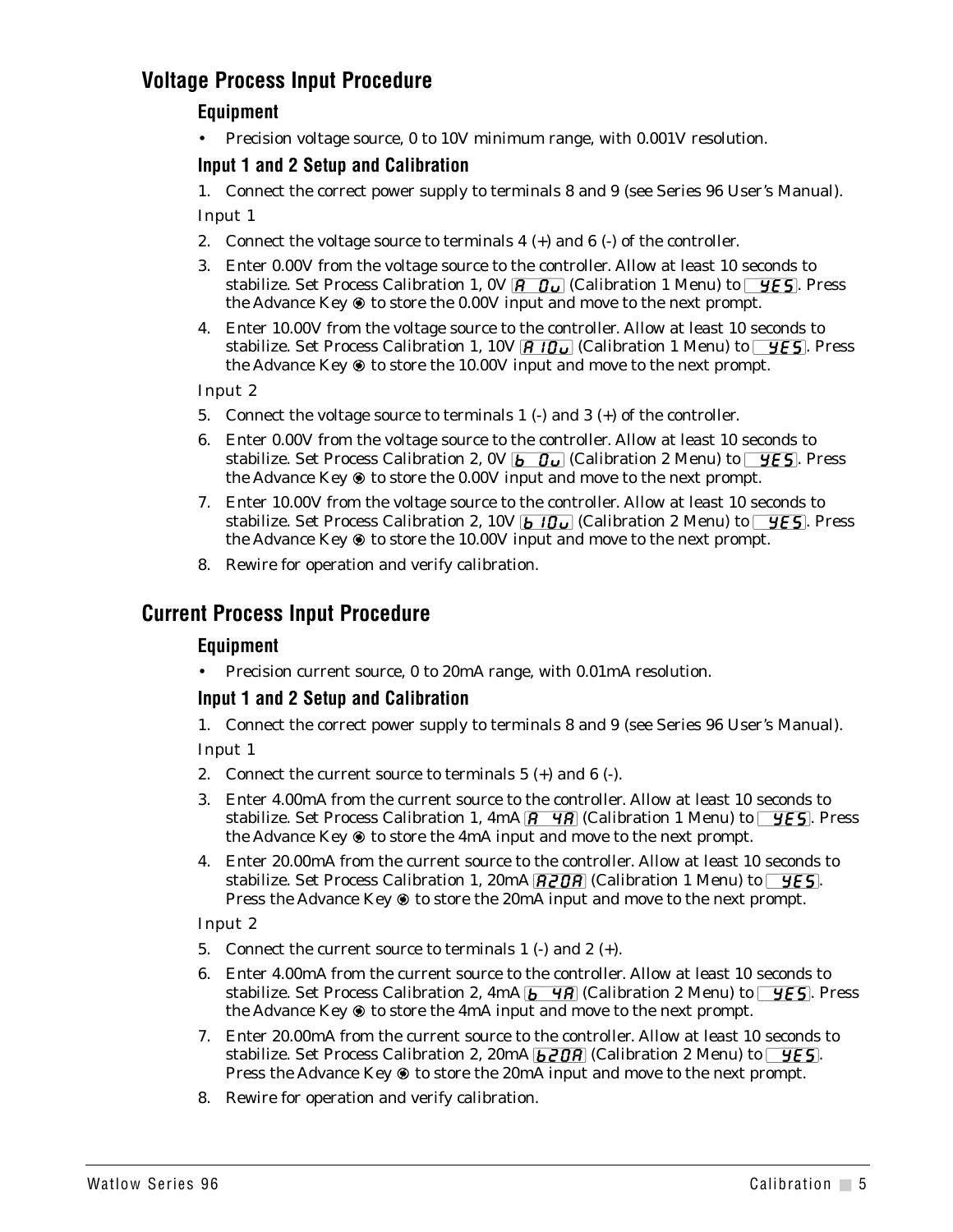### <span id="page-5-0"></span>**Process Output Procedures**

#### **Equipment**

• Precision volt/ammeter with 3.5-digit resolution.

#### **Output 1 Setup and Calibration**

1. Connect the correct power supply to terminals 8 and 9 (see Series 96 User's Manual).

#### Milliamperes

- 2. Connect the volt/ammeter (set to milliamperes) to terminals  $13 (+)$  and  $14 (-)$ .
- 3. At Output Calibration 1,  $4mA$  [ $\overline{1\}\overline{4}$ ] (Process Output Calibration Menu) enter the reading from the ammeter. The unit should stabilize within one second. Repeat until the ammeter reads 4.00mA, ±0.1mA. Press the Advance Key ‰ to store the value and move to the next prompt.
- 4. At Output Calibration 1, 20mA  $\boxed{1\quad$  20] (Process Output Calibration Menu) enter the reading from the ammeter. The unit should stabilize within one second. Repeat until the ammeter reads 20.00mA, ±0.1mA. Press the Advance Key ‰ to store the value and move to the next prompt.

Volts

- 5. Connect the volt/ammeter (set to volts) to terminals 14 (-) and 15 (+).
- 6. At Output Calibration 1,  $1V$   $\boxed{1}$  (Process Output Calibration Menu) enter the reading from the voltmeter. The unit should stabilize within one second. Repeat until the voltmeter reads 1.00V,  $\pm 0.1$ V. Press the Advance Key  $\circledast$  to store the value and move to the next prompt.
- 7. At Output Calibration 1,  $10V$   $\overline{1\cdot10}$  (Process Output Calibration Menu) enter the reading from the voltmeter. The unit should stabilize within one second. Repeat until the voltmeter reads 10.00V,  $\pm 0.1$ V. Press the Advance Key  $\circledast$  to store the value and move to the next prompt.
- 8. Rewire for operation and verify calibration.

#### **Output 2 Setup and Calibration**

1. Connect the correct power supply to terminals 8 and 9 (see Series 96 User's Manual).

Milliamperes

- 2. Connect the volt/ammeter (set to milliamperes) to terminals 17 (-) and 18 (+).
- 3. At Output Calibration 2,  $4mA$   $\sqrt{2\sqrt{4}}$  (Process Output Calibration Menu) enter the reading from the ammeter. The unit should stabilize within one second. Repeat until the ammeter reads 4.00mA,  $\pm 0.1$ mA. Press the Advance Key  $\circledast$  to store the value and move to the next prompt.
- 4. At Output Calibration 2, 20mA  $\sqrt{2}$   $\sqrt{2}$  (Process Output Calibration Menu) enter the reading from the ammeter. The unit should stabilize within one second. Repeat until the ammeter reads 20.00mA,  $\pm 0.1$ mA. Press the Advance Key  $\circledast$  to store the value and move to the next prompt.

Volts

- 5. Connect the volt/ammeter (set to volts) to terminals 16 (+) and 17 (-).
- 6. At Output Calibration 2, 1V  $\overline{Z}$  (Process Output Calibration Menu) enter the reading from the volt. The unit should stabilize within one second. Repeat until the voltmeter reads 1.00V,  $\pm$ 0.1V. Press the Advance Key  $\circledast$  to store the value and move to the next prompt.
- 7. At Output Calibration 2, 10V  $\overline{Z}$  10 (Process Output Calibration Menu) enter the reading from the volt. The unit should stabilize within one second. Repeat until the voltmeter reads 10.00V,  $\pm 0.1$ V. Press the Advance Key  $\circledast$  to store the value and move to the next prompt.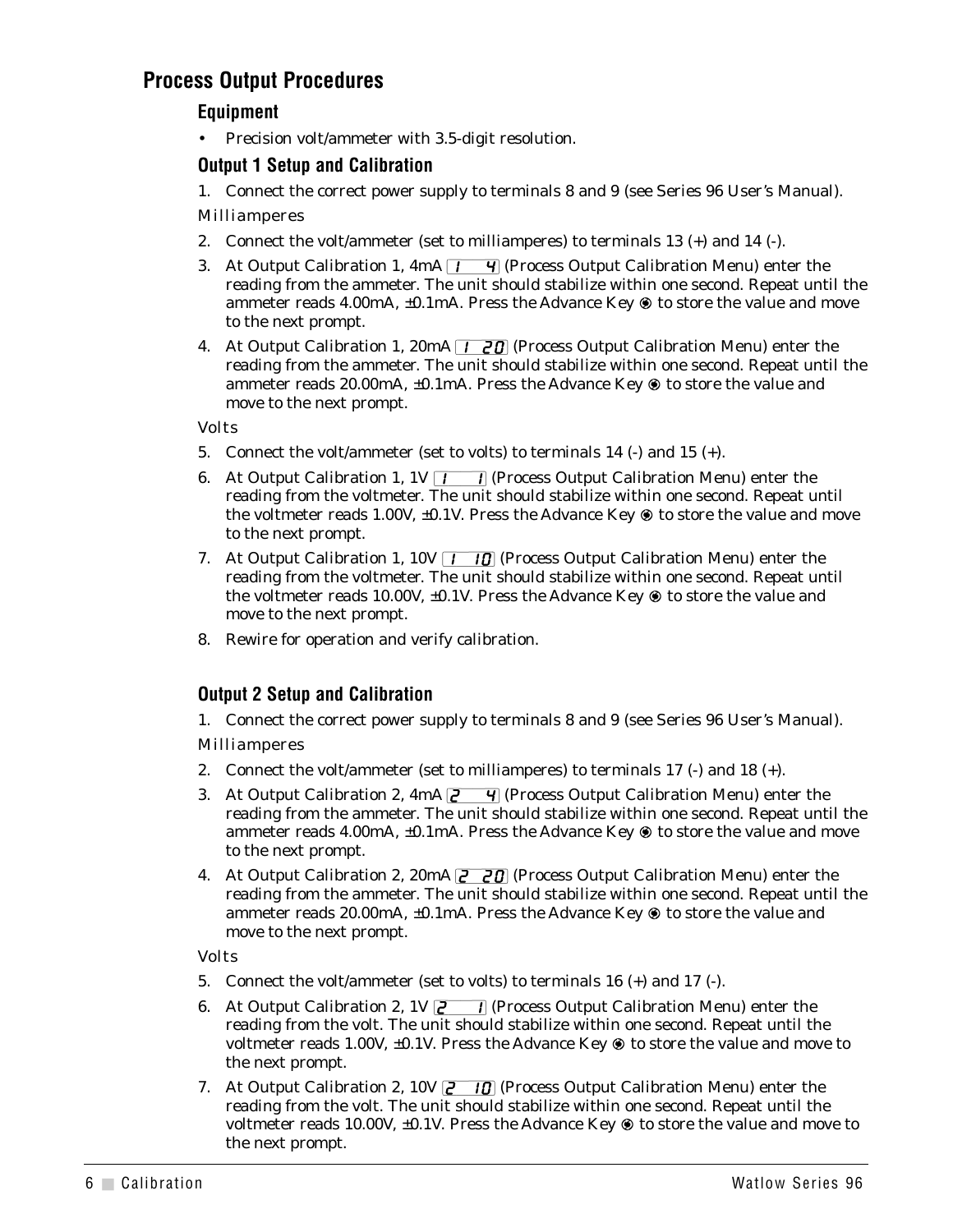#### **Output 4 Setup and Calibration**

1. Connect the correct power supply to terminals 8 and 9 (see Series 96 User's Manual).

#### Milliamperes

- 2. Connect the volt/ammeter (set to milliamperes) to terminals 20 (-) and 21 (+).
- 3. At Output Calibration 4,  $4mA$   $\overline{4}$   $\overline{4}$  (Process Output Calibration Menu) enter the reading from the ammeter. The unit should stabilize within one second. Repeat until the ammeter reads 4.00mA, ±0.1mA. Press the Advance Key ‰ to store the value and move to the next prompt.
- 4. At Output Calibration 4, 20mA  $\overline{q}$  20 (Process Output Calibration Menu) enter the reading from the ammeter. The unit should stabilize within one second. Repeat until the ammeter reads 20.00mA, ±0.1mA. Press the Advance Key ‰ to store the value and move to the next prompt.

Volts

- 5. Connect the volt/ammeter (set to volts) to terminals 19 (+) and 20 (-).
- 6. At Output Calibration 4,  $1V\overline{q}$  (Process Output Calibration Menu) enter the reading from the voltmeter. The unit should stabilize within one second. Repeat until the voltmeter reads 1.00V,  $\pm 0.1$ V. Press the Advance Key  $\circledast$  to store the value and move to the next prompt.
- 7. At Output Calibration 4, 10V  $\overline{q}$  in (Process Output Calibration Menu) enter the reading from the voltmeter. The unit should stabilize within one second. Repeat until the voltmeter reads 10.00V,  $\pm 0.1$ V. Press the Advance Key  $\circledast$  to store the value and move to the next prompt.
- 8. Rewire for operation and verify calibration.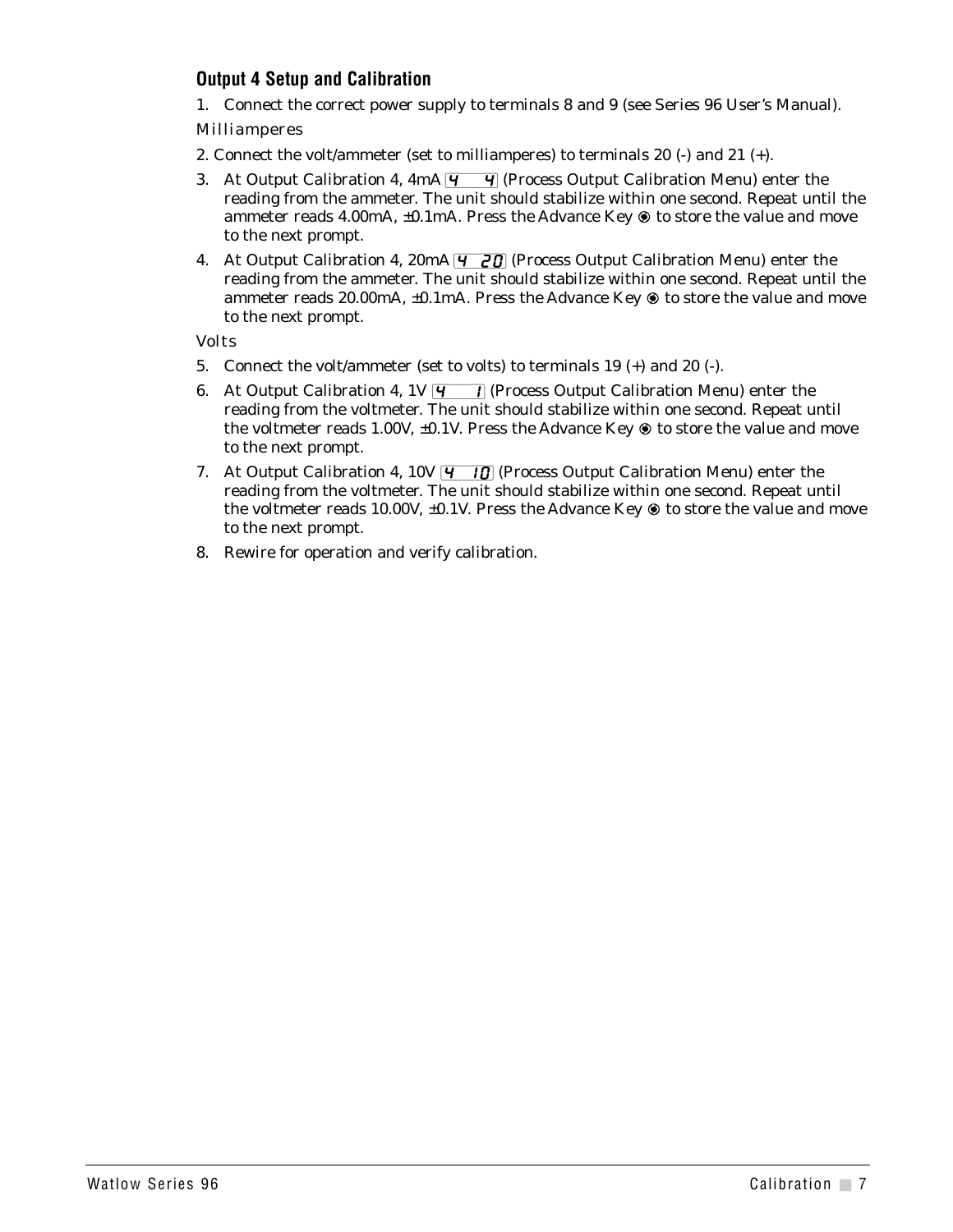## <span id="page-7-0"></span>**Series 96 Factory Page Calibration Parameters**

The resting-state display shows one of the following sets of data, depending on controller setup. The first prompt appears in the top display, the second in the bottom.

To enter the calibration mode, first enter the diagnostics mode; send value 1789 to register 1512. Once in Diagnostics mode, to enter calibration mode, send 1415 to register 1600.

To restore factory calibration settings, send value 1 to register 1601.

| Display        | Parameter                                                                                                                               | Range<br>(Modbus Value)                                  | Default                     | Modbus<br>Address<br>Read/Write | Conditions for<br>Parameters to Appear                                                        |
|----------------|-----------------------------------------------------------------------------------------------------------------------------------------|----------------------------------------------------------|-----------------------------|---------------------------------|-----------------------------------------------------------------------------------------------|
|                | $\boxed{\mathsf{c}}$ in $\boxed{\mathsf{I}}$ Calibration 1 Menu<br>$FcE$ Factory Page                                                   | To exit: 0 to 1414<br>and 1416 to 9999<br>To enter: 1415 | $\bf{0}$                    | $1600$ r/w                      | Active if the controller is in<br>diagnostic mode for comms.                                  |
|                | <b>F5E</b> Restore Factory<br>Calibration<br>Restore factory cali-<br>bration. Does not af-<br>fect operations and<br>setup parameters. | $\overline{0}$ no (0)<br>$\overline{9E5}$ yes (1)        | $\overline{\mathbf{0}}$ (0) | 1601 w                          | Active if Calibration Lock (Lock-<br>out Menu) is not set to $\overline{h \cdot dE}$ .        |
|                | <b>dFLE</b> Default Settings<br>Restore default set-<br>tings.                                                                          | $\overline{no}$ no (0)<br>$\overline{5}$ yes (800)       | $\overline{p}$ (0)          | 1602 w                          | Active if Calibration Lock (Lock-<br>out Menu) is not set to $\overline{h \cdot dE}$ .        |
| $E \subset 00$ | Thermocouple Cal-<br>ibration, 0mV<br>Store 0.000mV cali-<br>bration for input 1<br>thermocouple.                                       | $\overline{0}$ no (0)<br>$\overline{9E5}$ yes (1)        | $\overline{0}$ (0)          | 1603 w                          | Active if Calibration Lock (Lock-<br>out Menu) is not set to $\overline{h \cdot dE}$ .        |
|                | <b>Ec50</b> Thermocouple Cal-<br>ibration, 50mV<br>Store 50.000mV cali-<br>bration for input 1<br>thermocouple.                         | $\overline{np}$ no (0)<br>$\overline{5}$ yes (2)         | $\overline{0}$ (0)          | 1603 w                          | <b>Active if Calibration Lock (Lock-</b><br>out Menu) is not set to $\overline{h \cdot dE}$ . |
| $Ec$ 32        | Thermocouple Cal-<br>ibration, 32 <sup>°</sup><br>Store 32 <sup>°</sup> F type J<br>calibration.                                        | $\overline{0}$ no (0)<br>$\overline{5}$ yes (3)          | $\overline{0}$ (0)          | 1603 w                          | Active if Calibration Lock (Lock-<br>out Menu) is not set to $\overline{h \cdot dE}$ .        |
| $9$ nd         | Set Ground<br>Store calibration for<br>ground.                                                                                          | $\overline{np}$ no (0)<br>$\overline{5}$ yes (4)         | $\overline{0}$ (0)          | 1603 w                          | Active if Calibration Lock (Lock-<br>out Menu) is not set to $\overline{h \cdot dE}$ .        |
|                | <b>LEAD</b> Lead Resistance<br>Calibration<br>Store calibration for<br>lead resistance.                                                 | $\boxed{\mathbf{no}}$ no (0)<br>$9E5$ yes (5)            | $\overline{0}$ (0)          | 1603 w                          | Active if Calibration Lock (Lock-<br>out Menu) is not set to $\overline{h \cdot dE}$ .        |
| $\sqrt{2}$     | <b>15</b> RTD Calibration,<br>$15\Omega$<br>Store 15.00Ω cali-<br>bration for input 1<br>RTD.                                           | $\overline{0}$ no (0)<br>$\overline{5}$ yes (6)          | $\overline{0}$ (0)          | 1603 w                          | Active if Calibration Lock (Lock-<br>out Menu) is not set to $\overline{h \cdot dE}$ .        |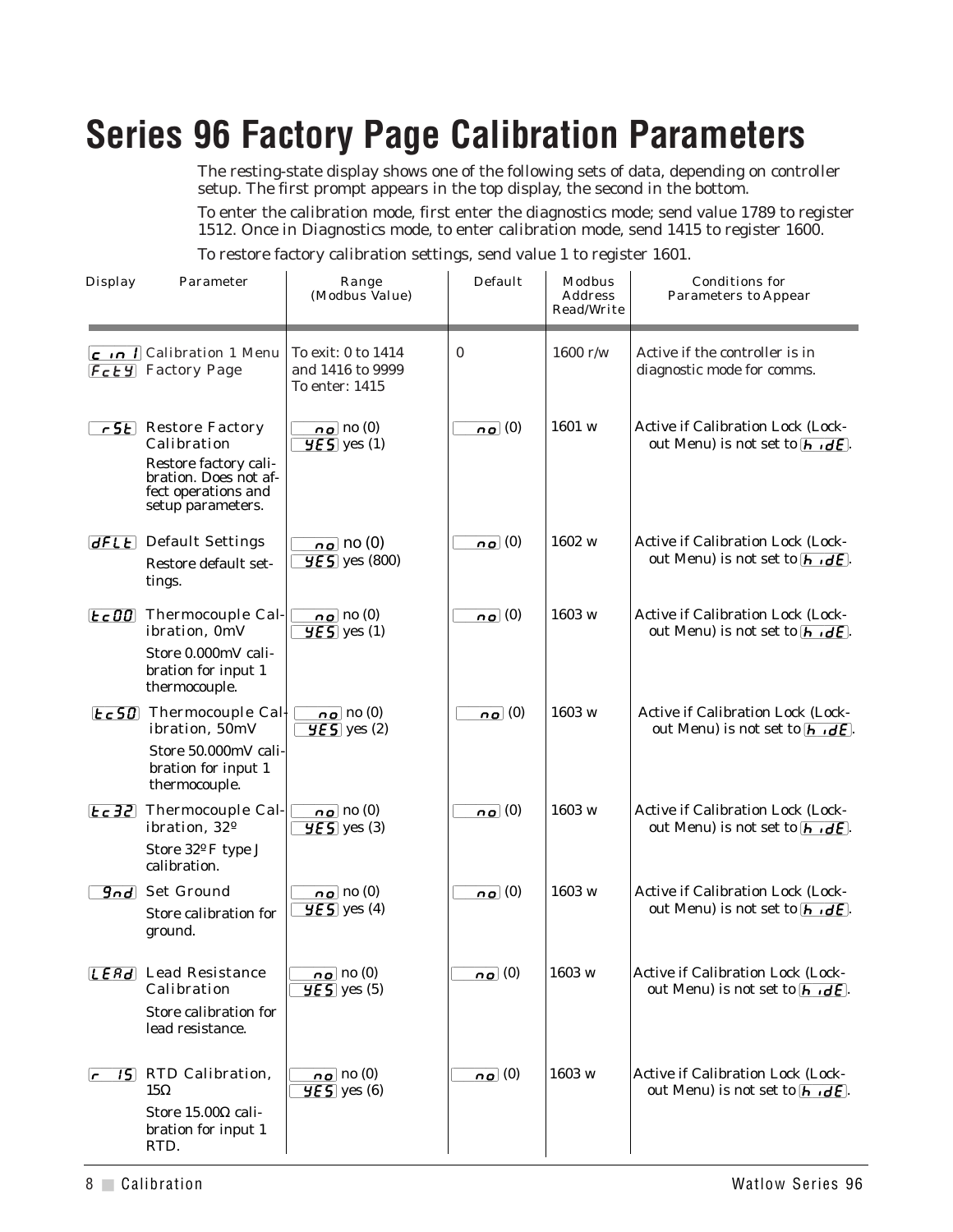|                |                                                                                                             |                                                                 |                             | Address<br>Read/Write | Parameters to Appear                                                                                                                                                                     |
|----------------|-------------------------------------------------------------------------------------------------------------|-----------------------------------------------------------------|-----------------------------|-----------------------|------------------------------------------------------------------------------------------------------------------------------------------------------------------------------------------|
| $-380$         | RTD Calibration,<br>380Ω<br>Store 380.00 $\Omega$ cali-                                                     | $\overline{np}$ no (0)<br>$\overline{9E5}$ yes (7)              | $\overline{p}$ (0)          | 1603 w                | Active if Calibration Lock (Lock-<br>out Menu) is not set to $\overline{h \cdot dE}$ .                                                                                                   |
|                | bration for input 1<br>RTD.                                                                                 |                                                                 |                             |                       |                                                                                                                                                                                          |
| R.<br>$\bm{D}$ | Process Calibra-<br>tion 1, 0V<br>Store 0.000V cali-                                                        | $\overline{np}$ no (0)<br>$9E5$ yes (8)                         | $\overline{p}$ (0)          | 1603 w                | Active if Calibration Lock (Lock-<br>out Menu) is not set to $\overline{h \cdot dE}$ .                                                                                                   |
|                | bration for input 1<br>process.                                                                             |                                                                 |                             |                       |                                                                                                                                                                                          |
| BIO            | Process Calibra-<br>tion 1, 10V                                                                             | $\boxed{\mathbf{p} \bullet}$ no (0)<br>$965$ yes (9)            | $\overline{\mathbf{0}}$ (0) | 1603 w                | <b>Active if Calibration Lock (Lock-</b><br>out Menu) is not set to $\vec{h} \cdot d\vec{\epsilon}$ .                                                                                    |
|                | Store 10.000V cali-<br>bration for input 1<br>process.                                                      |                                                                 |                             |                       |                                                                                                                                                                                          |
| R              | 4A Process Calibra-<br>tion 1, 4mA                                                                          | $\overline{np}$ no (0)<br>$\overline{5}$ yes (10)               | $\overline{\mathbf{0}}$ (0) | 1603 w                | <b>Active if Calibration Lock (Lock-</b><br>out Menu) is not set to $\overline{h \cdot dE}$ .                                                                                            |
|                | Store 4.000mA cali-<br>bration for input 1<br>process.                                                      |                                                                 |                             |                       |                                                                                                                                                                                          |
| <b>R20R</b>    | Process Calibra-<br>tion 1, 20mA                                                                            | $\overline{np}$ no (0)<br>$\overline{5}$ yes (11)               | $\overline{\mathbf{p}}$ (0) | 1603 w                | Active if Calibration Lock (Lock-<br>out Menu) is not set to $\overline{h \cdot dE}$ .                                                                                                   |
|                | Store 20.000mA cali-<br>bration for input 1<br>process.                                                     |                                                                 |                             |                       |                                                                                                                                                                                          |
|                | $\boxed{c \cdot n}$ Calibration 2 Menu**<br><b>FcEY</b> Factory Page                                        |                                                                 |                             |                       |                                                                                                                                                                                          |
|                | <b>b</b> Ou Process Calibra-<br>tion 2, 0V                                                                  | $\boxed{0}$ no (0)<br>$\overline{5}$ yes (1)                    | $\overline{p}$ (0)          | 1608 w                | Active if input 2 is present (96 _1<br>) and Calibra-<br>tion Lock (Lockout Menu) is not                                                                                                 |
|                | Store 0.000V calibra-<br>tion for input 2 pro-<br>cess.                                                     |                                                                 |                             |                       | set to $\overline{h \cdot dE}$ .                                                                                                                                                         |
|                | <b>b</b> ID <sub>u</sub> Process Calibra-<br>tion 2, 10V                                                    | $\overline{np}$ no (0)<br>$\overline{5}$ yes (2)                | $n_{\mathcal{Q}}(0)$        | 1608 w                | Active if input 2 is present (96 _1<br>$\frac{1}{2}$ = $\frac{1}{2}$ = $\frac{1}{2}$ = $\frac{1}{2}$ and Calibra-                                                                        |
|                | Store 10.000V cali-<br>bration for input 2<br>process.                                                      |                                                                 |                             |                       | tion Lock (Lockout Menu) is not<br>set to $\overline{h \cdot dE}$ .                                                                                                                      |
|                | <b>b</b> 4A Process Calibra-<br>tion $2$ ,<br>4mA<br>Store 4.000mA cali-<br>bration for input 2<br>process. | $\boxed{\mathbf{n}\mathbf{o}}$ no (0)<br>$\overline{5}$ yes (3) | <u>no</u> (0)               | 1608 w                | Active if input 2 is present (96 _1<br>$\frac{1}{2}$ = $\frac{1}{2}$ = $\frac{1}{2}$ = $\frac{1}{2}$ and Calibra-<br>tion Lock (Lockout Menu) is not<br>set to $\overline{h \cdot dE}$ . |
|                | <b>b208</b> Process Calibra-<br>tion 2, 20mA                                                                | $\mathbf{p}$ no (0)<br>$\overline{5}$ yes (4)                   | $\overline{\mathbf{0}}$ (0) | 1608 w                | Active if input 2 is present (96                                                                                                                                                         |
|                | Store 20.000mA cali-<br>bration for input 2<br>process.                                                     |                                                                 |                             |                       | bration Lock (Lockout Menu)<br>is not set to $\left  \mathbf{h} \cdot \mathbf{d} \mathbf{E} \right $ .                                                                                   |

\*\*These parameters are not available if the ramping software option has been ordered (96  $\_\,\_\,\_\,\_\,\_\,\_$  -  $\_\,\_\,\_\,\_$  - AA  $\_\,\_\,)$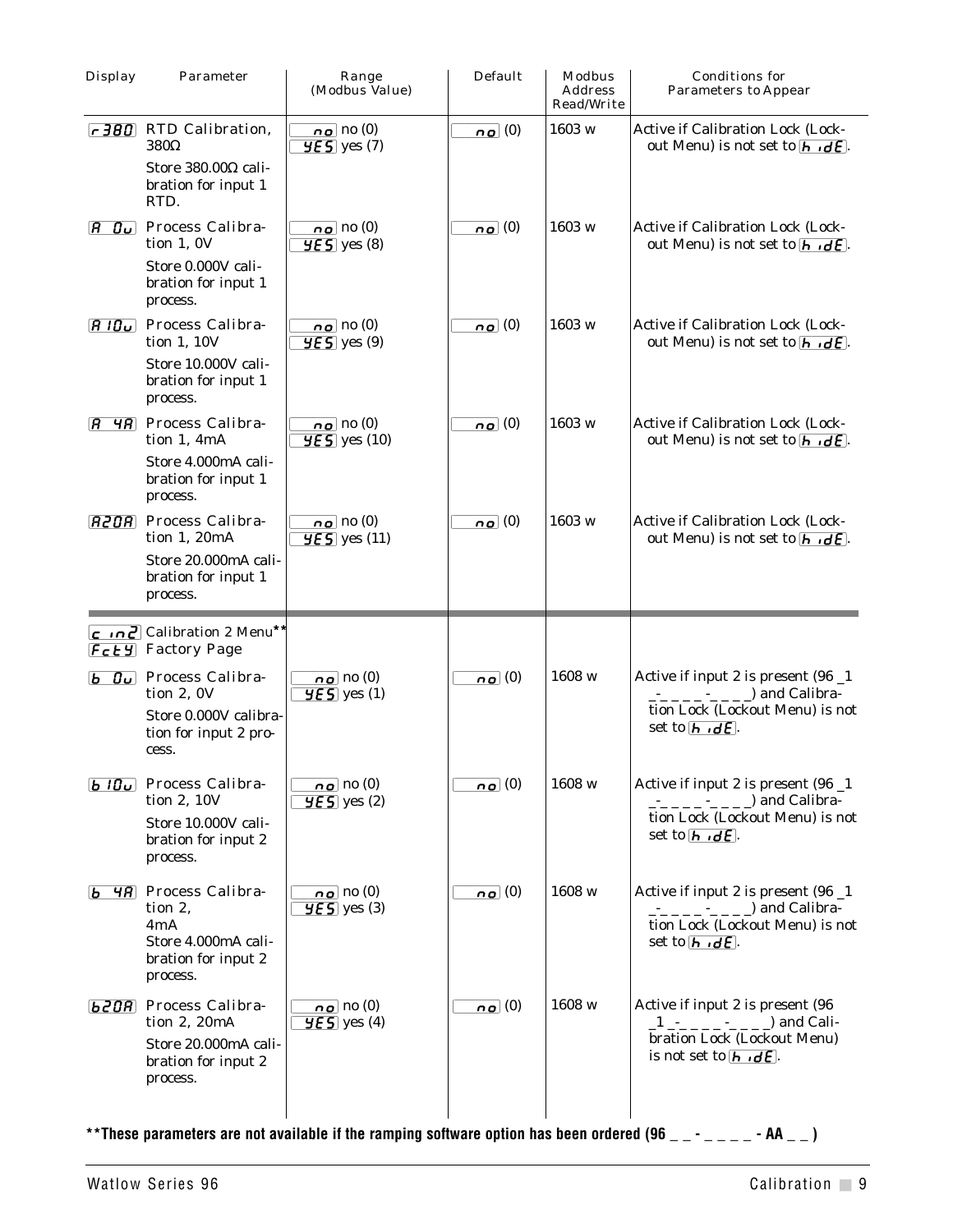| Display        | Parameter                                                                                               | Range<br>(Modbus Value) | Default      | Modbus<br>Address<br>Read/Write | Conditions for<br><b>Parameters to Appear</b>                                                                                                                                                       |
|----------------|---------------------------------------------------------------------------------------------------------|-------------------------|--------------|---------------------------------|-----------------------------------------------------------------------------------------------------------------------------------------------------------------------------------------------------|
|                | $\sqrt{c_0}$ Process Output<br><b>Calibration Menu</b><br><b>Fcty</b> Factory Page                      |                         |              |                                 |                                                                                                                                                                                                     |
|                | 4 Output Calibra-<br>tion 1, 4mA<br>Enter the output<br>value in milliamps<br>as measured.              | 0.00 to 99.99           | 4.00(400)    | 1604 w                          | Active if output 1 is process (96 _<br>$-F$ <sub>-----</sub> <sup>-----</sup> --- <sup>-</sup> and Calibra-<br>tion Lock (Lockout Menu) is not<br>set to $\overline{h \cdot dE}$ .                  |
| $\mathbf{I}$   | <b>20</b> Output Calibra-<br>tion 1, 20mA<br>Enter the output<br>value in milliamps<br>as measured.     | 0.00 to 99.99           | 20.00 (2000) | 1605 w                          | Active if output 1 is process (96 _<br>$-F$ <sub>-----</sub> <sup>-</sup> --- <sup>-</sup> --- <sup>-</sup> --- <sup>-</sup><br>tion Lock (Lockout Menu) is not<br>set to $\overline{h \cdot dE}$ . |
|                | 7 Output Calibra-<br>tion $1, 1V$<br>Enter the output<br>value in volts as<br>measured.                 | 0.00 to 99.99           | 1.00(100)    | 1606 w                          | Active if output 1 is process (96 _<br>$-F$ $-- \rightarrow$ $-- \rightarrow$ and Calibra-<br>tion Lock (Lockout Menu) is not<br>set to $\overline{h \cdot dE}$ .                                   |
| $\cdot$        | <b>10</b> Output Calibra-<br>tion 1, 10V<br>Enter the output<br>value in volts as<br>measured.          | 0.00 to 99.99           | 10.00 (1000) | $1607 \text{ w}$                | Active if output 1 is process (96 _<br>$-F$ $-- \Box$ and Calibra-<br>tion Lock (Lockout Menu) is not<br>set to $\overline{h \cdot dE}$ .                                                           |
| ၉              | $\overline{4}$ Output Calibra-<br>tion 2, 4mA<br>Enter the output<br>value in milliamps<br>as measured. | 0.00 to 99.99           | 4.00(400)    | 1609 w                          | Active if output 2 is process (96 _<br>$-$ - $-$ F $-$ - $    \Box$ and Calibra-<br>tion Lock (Lockout Menu) is not<br>set to $\overline{h \cdot dE}$ .                                             |
|                | <b>2 20</b> Output Calibra-<br>tion 2, 20mA<br>Enter the output<br>value in milliamps<br>as measured.   | 0.00 to 99.99           | 20.00 (2000) | 1610 w                          | Active if output 2 is process (96 $\_$<br>$-$ - $ \overline{F}$ $    \overline{F}$ and Calibra-<br>tion Lock (Lockout Menu) is not<br>set to $\overline{h \cdot dE}$ .                              |
| $\overline{c}$ | 7 Output Calibra-<br>tion $2, 1V$<br>Enter the output<br>value in volts as<br>measured.                 | 0.00 to 99.99           | 1.00(100)    | 1611 w                          | Active if output 2 is process (96 _<br>$-$ - $-$ F $-$ - $    \Box$ and Calibra-<br>tion Lock (Lockout Menu) is not<br>set to $\overline{h \cdot dE}$ .                                             |
| ہے             | <b>10</b> Output Calibra-<br>tion 2, 10V<br>Enter the output<br>value in volts as<br>measured.          | 0.00 to 99.99           | 10.00 (1000) | 1612 w                          | Active if output 2 is process (96 $\_$<br>$-$ - $-$ F $-$ - $    \Box$ and Calibra-<br>tion Lock (Lockout Menu) is not<br>set to $\overline{h \cdot dE}$ .                                          |
| <u>୍ୟ</u>      | $\overline{4}$ Output Calibra-<br>tion 4, 4mA<br>Enter the output<br>value in milliamps<br>as measured. | 0.00 to 99.99           | 4.00(400)    | 1619 w                          | Active if output 4 is process (96 _<br>$    M$ $    \Box$ and Calibra-<br>tion Lock (Lockout Menu) is not<br>set to $\overline{h \cdot dE}$ .                                                       |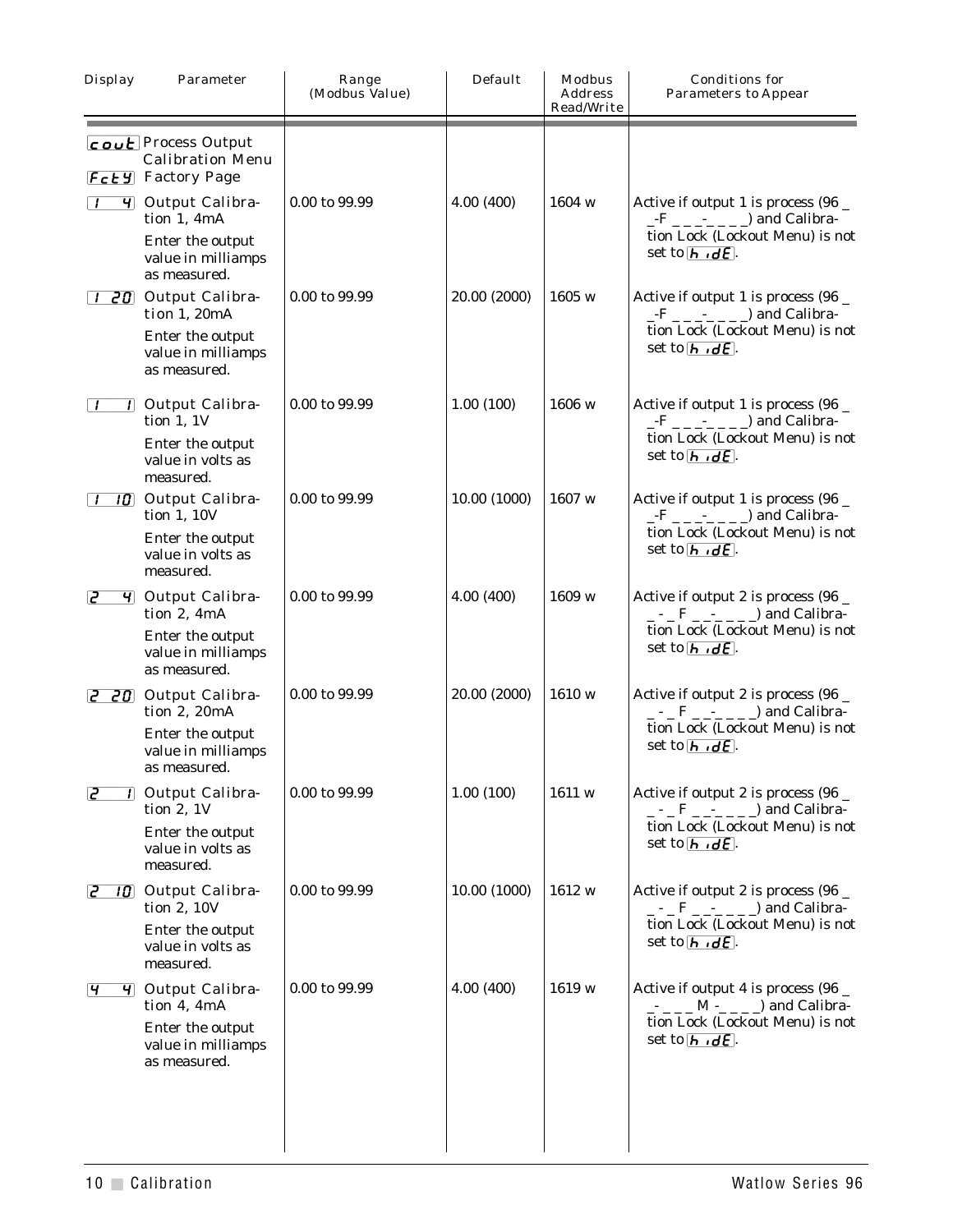<span id="page-10-0"></span>

| Display | Parameter                                                                                  | Range<br>(Modbus Value) | Default      | Modbus<br>Address<br>Read/Write | Conditions for<br>Parameters to Appear                                                                                                        |
|---------|--------------------------------------------------------------------------------------------|-------------------------|--------------|---------------------------------|-----------------------------------------------------------------------------------------------------------------------------------------------|
| 201     | Output Calibra-<br>tion $4.20mA$<br>Enter the output<br>value in milliamps<br>as measured. | 0.00 to 99.99           | 20.00 (2000) | 1620 w                          | Active if output 4 is process $(96 -$<br>$    M$ $     )$ and Calibra-<br>tion Lock (Lockout Menu) is not<br>set to $\overline{h \cdot dE}$ . |
|         | Output Calibra-<br>tion $4.1V$<br>Enter the output<br>value in volts as<br>measured.       | 0.00 to 99.99           | 1.00(100)    | 1621 w                          | Active if output 4 is process $(96 -$<br>$    M$ $    )$ and Calibra-<br>tion Lock (Lockout Menu) is not<br>set to $\overline{h \cdot dE}$ .  |
| 101     | Output Calibra-<br>tion $4, 10V$<br>Enter the output<br>value in volts as<br>measured.     | 0.00 to 99.99           | 10.00 (1000) | 1622 w                          | Active if output 4 is process $(96 -$<br>$    M$ $    )$ and Calibra-<br>tion Lock (Lockout Menu) is not<br>set to $\overline{h \cdot dE}$ .  |

|             |     | <b>Ordering Information</b><br>(1551)                                                                                                          |
|-------------|-----|------------------------------------------------------------------------------------------------------------------------------------------------|
| Series 96   |     | 96                                                                                                                                             |
|             |     | Microprocessor-based<br>1/16 DIN with universal input 1.<br>Options include software, power supply,<br>input 2, four outputs and display color |
| Α           |     | <b>Power Supply</b><br>= $100-240V \approx (ac/dc)$                                                                                            |
| в           |     | = $24 - 28V = (ac/dc)$                                                                                                                         |
| Input $2 -$ |     |                                                                                                                                                |
| 0           | $=$ | None                                                                                                                                           |
| 1           |     | $=$ Event input & 0-5V $=$ (dc)/<br>4-20mA (remote set point input)                                                                            |
| Output 1    |     |                                                                                                                                                |
| С           |     | $=$ Switched dc/open collector                                                                                                                 |
| D           |     | = Electromechanical relay, Form C,                                                                                                             |
| F           |     | 2A, without RC suppression<br>= Universal Process, range selectable: 0-20mA,<br>4-20mA, $0-5V = (dc)$ , $1-5V = (dc)$ , $0-10V = (dc)$         |
| Κ           |     | $=$ 0.5A solid-state relay without<br><b>RC</b> suppression                                                                                    |
| Output 2 -  |     |                                                                                                                                                |
| A           |     | = None                                                                                                                                         |
| С           |     | $=$ Switched dc output/open collector                                                                                                          |
| D           |     | = Electromechanical relay, Form C, 2A, without RC suppression                                                                                  |
| F           |     | = Universal Process, range selectable: 0-20mA,<br>4-20mA, $0.5V = (dc)$ , $1.5V = (dc)$ , $0.10V = (dc)$                                       |
| Κ           |     | $=$ 0.5A solid-state relay without<br><b>RC</b> suppression                                                                                    |
| Output 3-   |     |                                                                                                                                                |
| A           |     | = None                                                                                                                                         |
| D           | $=$ | Electromechanical relay, Form C, 2A, without RC suppression                                                                                    |
| Output 4    |     |                                                                                                                                                |
| A           |     | $=$ None                                                                                                                                       |
| D           |     | = Electromechanical relay, Form C, 2A, without RC suppression                                                                                  |
| R           |     | $= 232$ Communications                                                                                                                         |
| U           |     | $=$ 485 Communications                                                                                                                         |
| м           |     | = Universal Retransmit, range selectable: 0-20mA,<br>4-20mA, $0.5V = (dc)$ , $1.5V = (dc)$ , $0.10V = (dc)$                                    |
|             |     | <b>Software/Preset Parameters</b>                                                                                                              |
| 00          | $=$ | Standard software                                                                                                                              |
|             |     | $AA =$ Ramping<br>Display/Overlay ·                                                                                                            |
|             |     | Upper/Lower                                                                                                                                    |
|             |     | $RR = Red/Red$ display<br>$GR = Green/Red display$                                                                                             |
|             |     |                                                                                                                                                |

|  | $111 = 1100/1100$ upplay | $\frac{1}{2}$ = $\frac{1}{2}$ order <i>i</i> red display |
|--|--------------------------|----------------------------------------------------------|
|  | $RG = Red/Green display$ | GG = Green/Green display                                 |